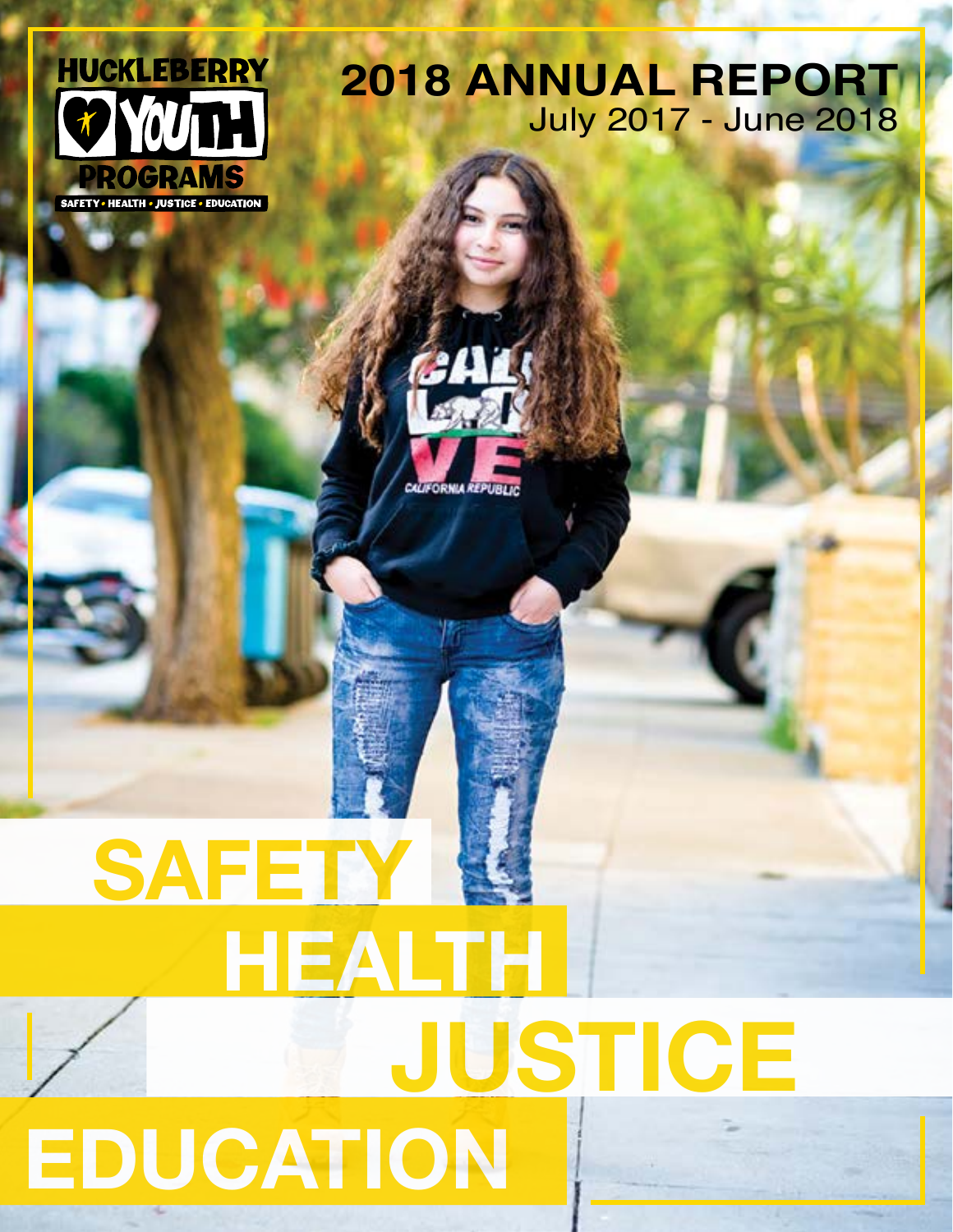To help strengthen families whose youth are commercially sexually exploited, **Huckleberry developed and implemented psycho-education support sessions for caregivers of trafficked youth.** These sessions address common issues that arise for youth who are being exploited, including safety, red flags, and resources.

When caregivers are better equipped to support youth in their care, fewer youth will disconnect from their families and more will remain in safe and stable home situations, helping youth escape a life of exploitation.

We believe that every youth, every person, deserves support achieving the four building blocks of personal success: **Safety, Health, Justice, and Education.** This winter, this core value was tested, and we emerged stronger. On February 6, 2019, one of Huckleberry's facilities was destroyed by a fire after work crews ruptured a street gas line. The building, which housed staff for nearly 30 years, was deemed uninhabitable and our property damaged. Thankfully, no one was injured in the incident.

# Dear Friends of Huckleberry Youth Programs,

The fire breached the roof of the building, resulting in significant water and smoke damage. Though we were able to recover most of our historical memorabilia and critical documents, our computers, furniture, and spirits were damaged. Our incredible staff acted quickly, and we were up and running within days, albeit at various remote locations. Community partners lent us temporary space so that no youth services were interrupted. As of this printing, we continue to seek temporary location for our administration functions and a longer term location for the Huckleberry Wellness Academy-San Francisco.

In times of crisis, people show up. Our Huckleberry community has shown up. We have received numerous donations from long-time donors and from new friends, from concerned foundations and corporations, and support from peer organizations and public partners. Thanks to the extended Huckleberry family, we will weather this storm and rebuild stronger together. Thank you.

Fire and recovery are not the only things going on at Huckleberry. We are celebrating milestones, as well! The Huckleberry Community Assessment and Resource Center (CARC) celebrated its 20th Anniversary of supporting arrested youth this year. In the past two decades, CARC has been a leader in juvenile justice reform in San Francisco. Read through the program's accomplishments in the special extended section of this document. Special thanks to Denise Coleman and Stacy Sciortino for their continued leadership over the last 20 years of CARC!

We expanded programming for youth in challenging situations. Huckleberry's PROJECT READY (Reconnecting, Educating, and Achieving Dreams for Youth) grew, enabling us to work with more middle school students and promote successful matriculation to high school. Our Huckleberry Advocacy and Response Team (HART) expanded to better address the needs of youth who are at risk of exploitation and trafficking. Both programs were established as a result of our experience with justice involved youth and work to prevent their further engagement in the juvenile justice system. Huckleberry also increased involvement with Marin County schools to provide mental health counseling, substance use counseling, and critical health education on campus.

Our experiences this year underscore the fact that: adversity can strike anyone, or any organization, at any time. Whether you are a young person running toward safety, arrested for theft, a victim of partner abuse, requesting guidance for college admission, suffering from depression, or a nonprofit displaced by a fire, our successful recovery from such challenges lies in our preparation and prevention efforts; it grows out of our engagement with each other in our community and requires a commitment for us to be our most humane, compassionate, giving selves.

I look forward to our continued partnership in the years to come!

# **ED SAFETY** HUCKLEBERRY HOUSE

Douglas Styles, PsyD Executive Director

Murphy

Jackie Murphy Board President

Changes in California's foster care system and the continued housing crisis in the Bay Area have led to a lack of suitable foster care placements in San Francisco and an increased number of youth running away from foster care placements. Accordingly, it is more important than ever that families remain intact so vulnerable youth do not end up on the street or in unstable living situations. To meet this need, Huckleberry House provides **family reunification services** - where highly trained and professional staff work with families to address trauma, disruptive behaviors, and ways to move forward together.

In addition, Huckleberry House has recently expanded its aftercare programming for families to receive ongoing counseling and other supportive services for at least 3-6 months after a shelter stay, or as long as necessary, to restore healthy functioning and preserve the family unit.

## HUCKLEBERRY ADVOCACY & RESPONSE TEAM (HART) **Providing support for commercially sexually exploited youth**

## Safety in Marin County

Through a partnership with a local Marin foundation, **Huckleberry is working to become an expert and resource hub on youth-specific sexualized violence in Marin County**, providing a continuum of programming and services, from prevention, to first response, to counseling, to service referral and ongoing care with community, health, and justice partners.





# IN FISCAL YEAR 2017/2018



Huckleberry's Director of Programs & Community Development, Mollie Brown, (second from left) at City Hall for the release of the SF Mayor's Task Force on Anti-Human Trafficking Report.



Huckleberry Youth Programs Annual Report • July 2017 - June 2018

## IN FISCAL YEAR 2017/2018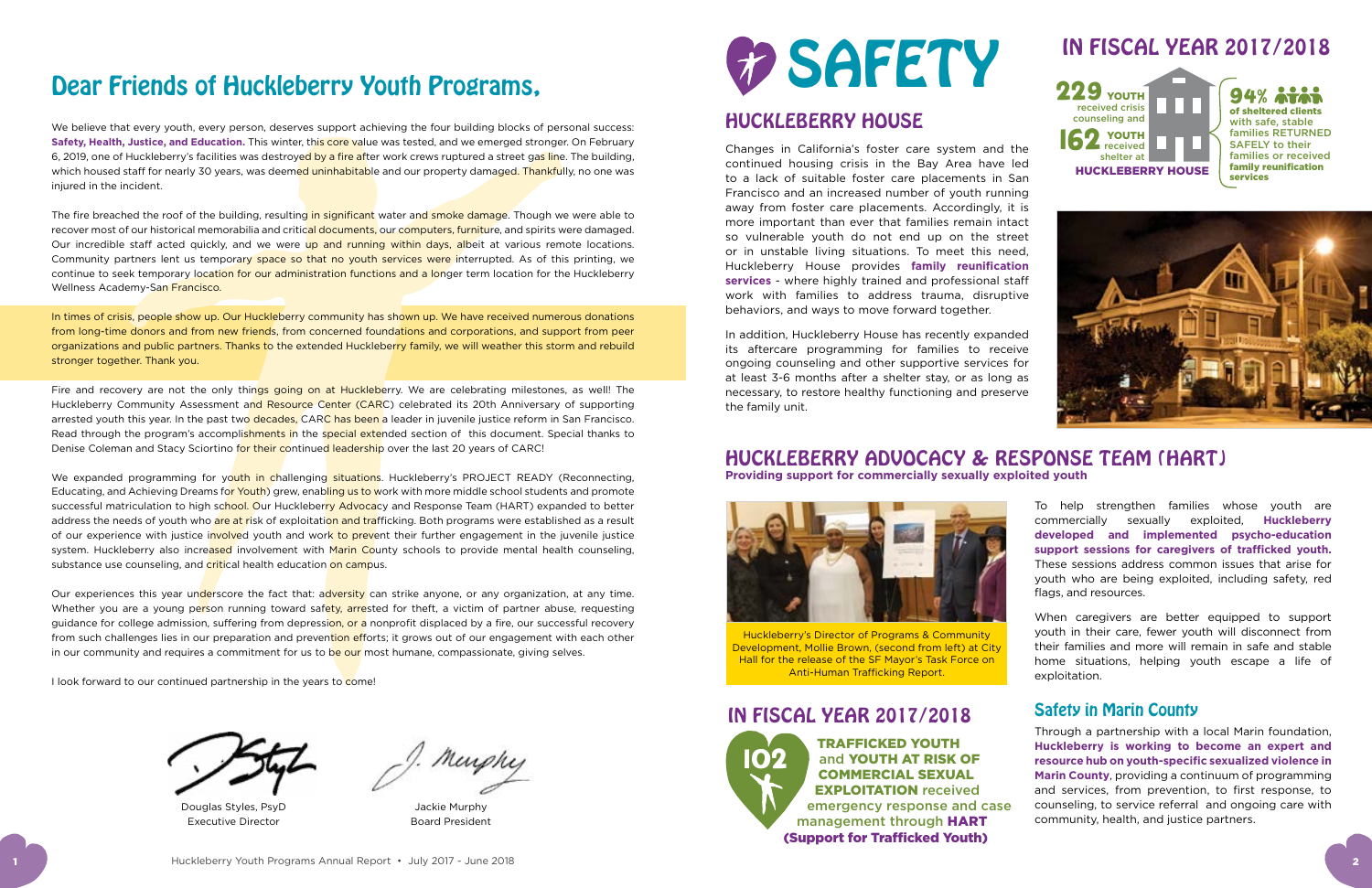## HUCKLEBERRY WELLNESS ACADEMIES

In 2018, the Huckleberry Wellness Academies (HWA) celebrated 10 years of providing college access programming to 337 low-income, first-generation college students in San Francisco and Marin.

In that time, 80% of HWA students continue to persist in college or already have earned a Bachelor's degree or higher (nationwide average of first-generation college students persisting: 11%). Twenty-three percent of HWA alumni are currently pursuing or have earned a graduate degree.

In academic year 2017/2018, 26 HWA seniors who received assistance in college essay workshops were awarded nearly \$700,000 in scholarships over the next 6 years!

## HEALTH EDUCATION & ACCESS TO MEDICAL CARE

In partnership with our medical providers, the SF Dept. of Public Health and Marin Community Clinics, Huckleberry provides sexual and reproductive medical services at our clinics in both counties and primary medical services in San Francisco. Common services requested and received by youth are physical exams and immunizations, HIV/STI testing, gynecological exams, pregnancy testing, options counseling, and family planning/birth control, including Long Acting Reversible Contraception (LARC), the most effective birth control method for adolescent girls. **Huckleberry is also one of the only San Francisco clinics offering PrEP (pre-exposure prophylaxis) for youth under 18.** PrEP is a daily pill that HIV-negative individuals can take to lower their risk of becoming infected by up to 92%. In San Francisco, we offer rapid HIV testing Monday through Friday. Integrating physical and mental health services, all new clients at both Huckleberry clinics are screened to identify mental health, substance abuse, or sexual and/or dating abuse issues. At the first sign of concern, youth are referred to one of Huckleberry's on-site therapists and other support services as appropriate.

Engaged in HEALTH EDUCATION **WORKSHOPS** across both counties 6,119 YOUTH



both counties

*"My hope for students is that they let go of any fears or misconceptions surrounding HIV and HIV-positive people. I would like for them to drive conversations with their family members and friends to tear down stereotypes and engage in teaching those around them about the ongoing stigma experienced by HIV-positive people.* 

*Should a friend or family member one day come out to them as HIV-positive, I'd like for students to be mature and comfortable enough to offer their support. Should they ever find themselves in a position where they have contracted HIV, I want them to know that they have options to live a long and healthy life."* 

– Adam Chang is Huckleberry's HIV Youth Prevention Education (H.Y.P.E.) Development Specialist at the Huckleberry Youth Health Center SF. He conducts HIV prevention workshops in schools across San Francisco.

# HEALTH ST IN FISCAL YEAR 2017/2018 EDUCATION GO

## COUNSELING

To increase access to services, embedded in all Huckleberry programs is **on-site and school-based individual and family counseling, case management, behavioral health groups, and other mental health services as core components of our continuum of services.** Serving diverse young people ages 11-24 and their families, Huckleberry strives to provide culturally relevant, trauma-informed, high-quality mental health services in English, Spanish, and Cantonese at no cost to our clients.

> *"HWA has provided me with socioemotional support from adult figures I've known since high school. They motivated and encouraged me – they really look after their graduates."*

- Sandy, currently pursuing a Master's in Public Health at USF Sacramento



*"HWA provides tender loving care. They really believe in you and motivate you. A lot of kids don't have parents who can help them, especially first-generation college students. HWA embedded into my heart that I could go to college."*

> - Sophia, earned a bachelor's degree from UC Berkeley and a Master's Degree in Social Work from California State University East Bay





## IN FISCAL YEAR 2017/2018

**OF YOUTH IN 95% DE TOUTH IN** WELLNESS ACADEMIES GRADUATED from high school and 98% OF

THOSE GRADUATES enrolled in a postsecondary institution







## IN FISCAL YEAR 2017/2018



California colleges in summer, 2017.

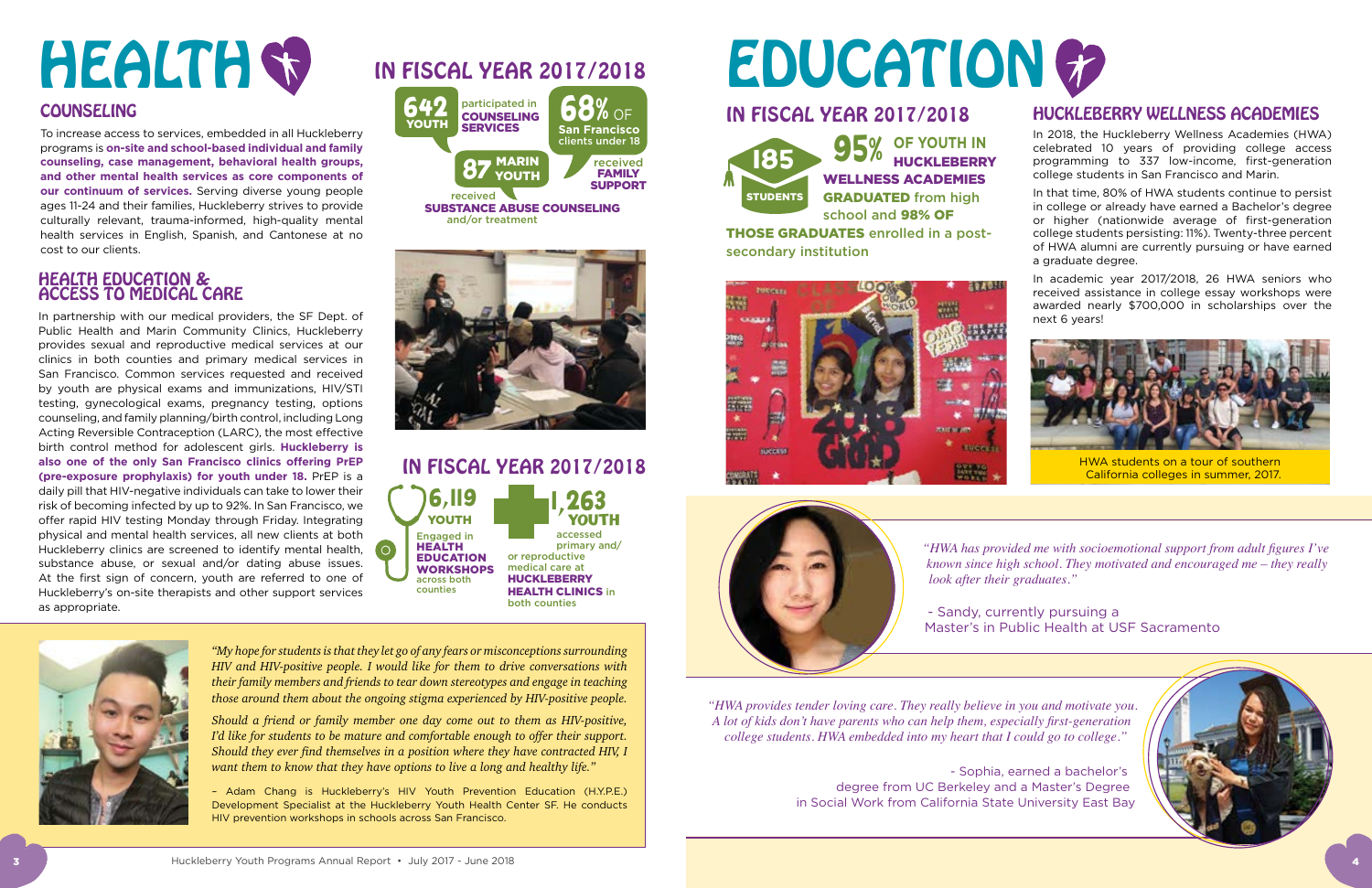## EVENTS S You are cordially invited to join us for our

## 50th Anniversary Gala

On Thursday, November 30, 2017 at the Four Seasons San Francisco, en mareaer, no remiser ou, 2007 at the road odderne can manufacture,<br>Huckleberry's 50th Anniversary Gala grossed a record \$450,000 for our essential services that provide SAFETY, HEALTH, JUSTICE & EDUCATION to youth in the Bay Area. ll services that provide SAFETY, HEALTH, JUSTICE & EDU **Leon Metz,**  ray monday D4JU,UU

We could not have accomplished this without the support of our entire community of corporate sponsors, table hosts, donors, and volunteers. THANK YOU to all who attended and donated so that Huckleberry can Tickets available at which attended at the density of the material Tickets and Supporting youth for the next 50 YEARS! rosts, ao

| 5A5 Steak Lounge                          |
|-------------------------------------------|
| 1760 Restaurant                           |
| Airbnb                                    |
| Ambiance                                  |
| American Conservatory Theater<br>(A.C.T.) |
| Rose Bentlev                              |
| Berkeley Repertory Theatre                |
| College of Marin                          |
| Disney Theme Park                         |
| Dogpatch Wine Works                       |
| Dr. Martens I I C                         |
| Duckhorn Vineyards                        |
| Richard Edelman                           |
| Forman Vineyards                          |
| Emmanuel Gaisie                           |
| Golden Gate Capital                       |

Hafner Vineyard Hakkasan International Poster Gallery Jackson Family Wines Kosta Browne Winery LJS Productions Marin IJ Mary Small Photography Morgan Winery National Safe Place Nopalito Papapietro Perry Winery Patxi's Pizza Perry's

- Macrostie Winery and Vineyards Marin Community Foundation
	-
- Pangloss Cellars/Texture Wines
- Planet Granite Plantronics Inc. Quivira Vineyards and La Follette Wines Redwood Credit Union Shafer Vineyards Sociale Jim and Pat Stanton John and Junie Sullivan The Girl & The Fig The Nick Traina Foundation Nicole Thye Von Holt Wines Dan Vu Tatiana Wells Wes Carolyn Arts



HYP\_2017\_GalaInvite\_FIN.indd 1 9/19/17 2:19 PM

## Huckleberry's Young Professionals Board

The Huckleberry Young Professionals Board was formed in early 2018, with the purpose of engaging a wide and diverse network of young professionals to support our programming. Since its inception in early 2018, the YP Board has raised more than \$11,000 for Huckleberry's programs through special events!



## Client Demographics

| SF    | <b>Marin</b> | GЕ   |
|-------|--------------|------|
| 21%   | 3%           |      |
| 20%   | 3%           | F    |
| 28%   | 63%          | Trar |
| $1\%$ | 1%           | Un   |
| 2%    | $O\%$        |      |
| 13%   | 23%          |      |
| 12%   | 6%           |      |
| 3%    | 1%           |      |
|       |              |      |

Statement of Operating Revenue & Expenses: 7/1/2017 - 6/30/2018





| <b>EXPENSES</b>                                                         |                |                |
|-------------------------------------------------------------------------|----------------|----------------|
| Programs                                                                |                |                |
| - Huckleberry House, SF                                                 | \$<br>978, 175 | 15%            |
| - Huckleberry Youth Health Center                                       | \$<br>911,753  | 14%            |
| - Huckleberry Wellness Academy - SF                                     | \$<br>358,269  | 5%             |
| <b>E</b> - Huckleberry Community Assessment &<br>Resource Center (CARC) | \$1,179,700    | 18%            |
| - Huckleberry Advocacy & Response Team (HART)                           | \$<br>563,218  | 9 <sup>°</sup> |
| <b>B</b> - SF Support Services                                          | \$<br>626,240  | 10%            |
| - Huckleberry Teen Health Program - Marin                               | \$<br>784,809  | 12%            |
| - Huckleberry Wellness Academy - Marin                                  | \$<br>349,772  | 5%             |
| - Marin Support Services                                                | \$<br>176,632  | 3 <sup>°</sup> |
| ■ Fundraising                                                           | \$<br>553,586  | 9 <sup>°</sup> |
| TOTAL EXPENSES                                                          | \$6,482,154    | 100%           |
|                                                                         |                |                |



|   | <b>Marin</b> | <b>GENDER</b> | <b>SF</b> | <b>Marin</b> | <b>AGE</b> | <b>SF</b> | <b>Marin</b> |
|---|--------------|---------------|-----------|--------------|------------|-----------|--------------|
| 6 | 3%           | Male          | 45%       | 38%          | $10 - 13$  | 8%        | 2%           |
| ℅ | 3%           | Female        | 52%       | 61%          | $14 - 15$  | 20%       | 22%          |
| % | 63%          | Transgender   | 1%        | 0%           | $16 - 17$  | 34%       | 40%          |
|   | 1%           | Unknown       | 2%        | 1%           | $18 - 21$  | 22%       | 32%          |
|   | 0%           |               |           |              |            |           |              |
| 6 | 23%          |               |           |              | Over 21    | 16%       | 4%           |
| h | 6%           |               |           |              |            |           |              |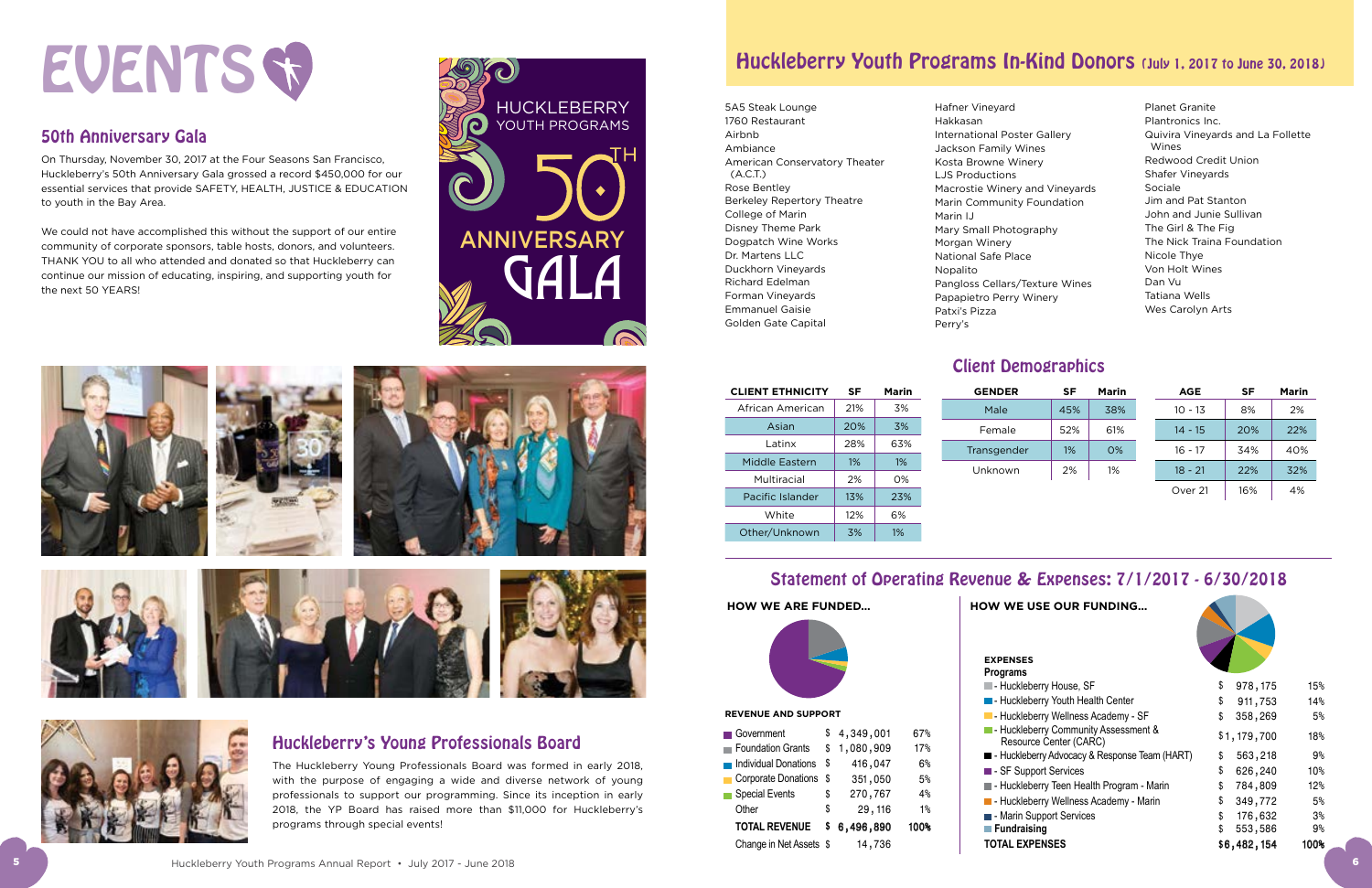## Huckleberry's Generous Donors (July 1, 2017 to June 30, 2018)

Huckleberry acknowledges the generosity of our donors, without whom the work we do would not be possible. We apologize for any unintended omissions.

## Individuals

**\$20,000 & above** Mitch & Susan Cohen\* Raymond & Joanne Lin\* Dyann Tresenfeld & Ed Waldrup\*

**\$15,000 - \$19,999** Dale & Linda Baker\* John & Junie Sullivan\* **\$10,000 - \$14,999** Dan Aguayo\* Bruce Bodaken<sup>\*</sup> Mollie Brown & Warren Browner\* Bob & Dana Emery\* Gregg & Judy Gibson\* Kathy & Gary Grady\* Sallie Griffith\* Jay & Judy Hearst **\$5,000 - \$9,999** Dan Carroll & Stasia Ann **Obremskey** Family Fund\*

> Ruth Cowan Robin Critelli Matt & Alison Dunn Paul Feasby Michael Gabrys Nicole Gallant Don & Marcy Ginsburg Karen & Nate Goore William & Barbara Hazen Charles Hernandez Jack & Genevieve Hoffman Michelle & Justin Hughes Kevin & Nikki Johnson Martin & Beth Katz Jeannine Kay & Michael Rugen David Kremer & Marla Miller Christopher Lane Lauren Loney Gunning Peter & Maria Lukens Lou & Norma Magallon Michelle Magee Lee & Linda Meier Doris Merrill Margaret Moore Aileen & Ryan Murphy

The Amanda & David K. Chao Victor Cordon Bob & Christine Feibusch\* Morton & Amy Friedkin Chris & Jaclyn Gallo\* Matt Ginsburg Gomez Family Trust\* Steven & Donna Gothelf David Kirp Fran & David Meckler Ken & Vera Meislin\* Howard & Barbara Miller\* Jane Miller\* Jerry Peters\* Valerie Pierce & Michael Stortz\* Doug Robson\* Michael & Marcia Rubenstein Michael Scott & Mei-Yung Lee\* Annette Sebastiani Sabina Shaikh\* Lee C. & Perry Smith\* Ken & Lori Styles\* Susheela Vasan\* Mark Whiting\* **\$2,000 - \$4,999** Tony Baca & Dimitri Fillos Marianne Bamonte Rose Bentley Jim Chanin Wendy Coblentz & James Lowy George & Teta Collins Jeffrey & Jenny Demartini Oz Erickson & Rina Alcalay Bruce Fisher & Marlene Litvak Alison Geballe Adriana Gores & John Lamm Heather Hanly & Dan Purcell Betsy & Joel Hausman Diana & Brian Lempe Stephen MacMillan Celeste & Chris May Laura Menicucci Leon Metz Tim Muller Jackie Murphy Bernie & Gail Nebenzahl Will & Julie Parish Robert & Cynthia Peterson William & Barbara Peterson Jared Polsky & Debbie Levy Mary Powell & Adam Messinger William Price Harry & Karen Rosenbluth Don Rubin & Olympia Martyn

Jim & Pat Stanton

Olivia Sun

Scott & Barbara Waxman Thomas & Tammy White Art & Janet Wong Tony Zanze **\$1,500 - \$1,999**

Woody & Connie Baker-Cohn

Danielle Cagan Donna Dambach & Chris Argenziano Julie & Tom Feldstein Shelley W. Gottlieb Sylvia Kwan & Denis Henmi

> Thomas Lumsden George & Myrta Matula Michael Mazzaferro Mary McCutcheon Cliva Mee David Melnick Wakey & Katie Mist Margo Murray & David Fox

Tam Le

Dan O'Neil Shane O'Rourke Sharon Petrowsky Susanne Rivera Erika Rottenberg Marian Rubin Jaimie Sanford Robert & Barbara Scavullo Louise Schneider Mary-Ann & Dick Shafer Joelle Steefel Andrew Stoltzfus John Sullivan III Brian & Suzanne Swift

Carl Paoli & Tonya White Neil Rudolph & Susan Cluff Brooke & Eric Tao **\$1,000 - \$1,499** Anonymous

Lucy Almers & Sean Rhea Teena Berman & Owen Hart

> Julie Tan Paul & Betsy Zeger **\$250 - \$499** Cecilia Abate Angela Acchione Linda & Jeff Aldrich Tom Allen & Beth Levison

Nora Blay

Craig Burke & Molly Lazarus

Ellie Off Dana Pepp

Carlos Privat & Ashley Gould Will Robinson & Lauren Uyeshiro Linda & Andrew Rosenberg Ach

Leah Rosenkrantz Kerry & Eric Schwartzman Donald Share Scott & Dina Smith Jeffrey Sosnaud

Todd & Alex Stallings-Schmitt Rick & Linda Stubblefield Mary Szczepanik & Matt Agard

Janet Traub Albert Wald Brenda Wiley Rusty & Mari Williams Gary & Linda Zellerbach **\$500 - \$999**

Jeffrey Anderson & Jeff Soukup

Leonard Berry Barbara Blasdel & Eugene

Alexander Lillian Chen

Alex Cobb & Melissa Norris Andy Coblentz & Shari Libicki Kiyomi Cohn Ameriks Kate & Jeffrey Colin Bob & Martha Copeland Heather Cox

Tim Crudo

Kate Ditzler & Stuart Gasner Christian Edvardsen & Ben Baker

Braden Edwards Laura Enos Rein Family Foundation Joanne Ferris Marie & Paul Ferris Matthew Fine David & Vicki Fleishhacker Amanda Forst Ben & Katie Fort Paula P. & Gareth Fracchia Mike & Margaret Fuson Kevin Galvin Philip & Leslie Gardner Mark Gibson & Jane Yao Brian Gooch Paul Harder Robin Harris Nicolle Henneuse & Peter **Billington** Jesse & Kristin Herzog

Lily Ho

Deidre & Chris Hockett John & Molly Hooper Brian Kent

Leslie & Michael Krasny **Brian Kuepper** Jack Lapidos Kenn Lau

Mario Lopez

Blake Atkins Betsy Aubrey & Steve Lichtenberg Rebecca Baier Carol Banquer

Kim Bentley Steve & Shirley Berman Jeffrey Bosley Jeff Boyle

Margaret & Henry Brodkin Parker Brown Stephane Bruno Clint & Pen Callan Mike Dalrymple Jim & Claire Davis

Christine DeVoto Joan Difuria & Robert Fisher Cynthia Eckstein



Jean Coblentz Jami Coulter & Jon Lotter Leanna DeAngelis Virginia Dold Mark & Jody Dosker Beth Eberl Larissa Estes Albert Evers Eric Fagerlin Sarah Farley Abu Farukh Anne Florenzano Fabrice & Phyllis Florin Sarah France Bob Freeman Jesus Garcia Jennifer Godoy Sara Gorr Joan Greenwald Nathan Griffin Amy Groetsch Nanci Gunning Scott Gursky & Steve Fisher Jan Habarth Schmelz Rebecca Hall Will & Caroline Harries Jennifer & Trevor Harries-Jones The Harrop Family Carole Hayashino Mary Hayden Michael & Arlene Herrick Dan Hoffman Michael Huang Donald & Virginia Humphreys Gail Jackson McCray & Rev. James. McCray Vicki Jacobs Camara Jacobs Rita Jeremy & Barry Gurdin Eric & Kimberly Johnson Heather Johnson Alexander Kinneer Joni Kinoshita The Kirchofer Family Mike Kitay & Bob Baer Jerry Labay Anne Laird-Blanton & Catharine Martin Alene Lamb Jeff Lashins Ann Lazarus Jane Levi Rosemary Leyson Tawnia Litwin Kathy Lund Zoenda MacIntosh Stephanie Mactas Rudy Marinez Heather Mathews & Rory Thompson Ink & Bob Mendelsohn Bill & Sandy Mixsell Julie Mozena Bibi & Eric Moore David Norman & Kathy Dell Lauren Osher Kenneth & Kristi Parker Aashish Patel Rajas Pimpalwadkar Tom Putnam Aaron Roberts Olivia Robertson Rita Rosenbaum Sally Rothman The Saffouri Family Ryan Sandler Tim & Beth Sasan Rich Sauter Norman Schlossberg Judy Schwer Ilene Schwerin Niel Shay Sherry Sly Michael Smith Steve Snyde

### Corporations, Business & **Organizations**

**\$500 - \$999** Ciao Consulting LLC Catholic Charities Destination Wealth Management, Inc. Good Eggs, Inc. Harder & Company In Situ Restaurant Loretto Community Netflix, Inc. The Sports Basement **\$250 - \$499** AT&T Foundation HR Manager Iron Springs Pub & Brewery Itron Jackalope Level 3 Communications Patxi's Pizza Payroll Resource Group PG & E Foundation

Tom & Lois Ashley Hon Au Scott Austin George Baier Alvin Baum Jr. Sophie Bigalke Steven Blumlein & Arlyne Charlip Kelly Bonney-Ache Michael Borge Diane Bradford Sheila & Jim Brear George Brennan Colin Briggs Josh Briskman Sandra Brown David Brownschidle Damon & Gillian Bruce Christy Buckman Alison Bunnell Mary Jane Burke Avery Burns Sue Burrell & Don Kerson Cassius Cade Alison & Don Carlson Thomas Carlson & Lisa Bishop David Chesnosky Irene Cho The Choi Family Don & Lisa Clay Jeff Clements Stephen Collins Robert Corsi Sean Cotter Stephen Coyle Meaghan Crowley Marc & Quita Cruciger Christian Crynes Gavin Crynes Ronjohn Dadd Fletcher Dallam Ann Dey Andy Dill Mark Dober Allison Dorey Amadeus dos Santos Jr. Emily Dreblow Marriner & Leni Eccles Curtis Elijah Glenda Evans-Shaw Nick Faber Lois & Rolland Feller **Gary Fiede** Robertta Fisch Mario Flaherty Sonia Flores Dan Foldes Stephanie & Richard Fredericks Mike Funk Brigid Gahan Paige Gasparino Adela Gaytan Pierre George Susan Giaquinto Paul Gibson Ryan Gillis Lindy Graham Jonathan Greb James Gunning Kara Hammond John Haptas Meaghan Hardy Veronica Harris Edward Hesselgren William Nolan Highbaugh Melody Hom Thomas House Whitney Hoyt Steven Hull Sam Hurster

Joseph Iacopelli Jim Illig & Larry Dotz Tim Jacob Locke Jillson Donny Johnson Spencer Kaplan Veronica Kaplisnky Gregory KarpNeufeld Michael Keena Heidi Kennedy Susan King Margaret Kirchner Jack Kuntz Frederick & Aura Kuperberg Mario Laherty Jackie Lalanne Michaela LaLanne Erica Lang Johanna Lee Sunny & Akiba Lerner Dean Levitt Katherine Levy Ken Lin Ronald & Sandra Linder Leslie Lopato & Skip Getz Steven & Maurie Louis Hannah Lubar Carter Lyman Heather Madden Saira Malik Christian Martino Anna Masini Tom & Carolee Mathers William Mattimore Phil Mauritz Claire McAuliffe David McAuliffe & Marilyn Herzog Jane McCabe Brad McGinnis Tyler McGrath Sean Medcalf Nicole Mestice Spencer & Roberta Michels Dionne Miller Ted Mitchell & Tanya Slesnick Ryan Mix Ryan Moffat Joyce Mordenti & James Pohl Annette Mullaney Mark Murphy Peter Murphy James Myers Jeff Nebenzahl & Hoi Tai Tran Mark & Stacy Nelson Katherine Nestor Gail Neverdon Edmonds Thao Nguyen Paul Niewiadomski Bridget Nikodem Joanne Norman Tim O'Hara Alan Omoto Shane O'Neill Gina Pan Emma Pastore Kay Pellicciarin Zachary Peterson Virginia Philhower Lindsey Phillips James Picerno Phil Pierce Julia Poelstra Kelsey Poulsen Tom & Gwen Price Shauna Pugliese Kevin Raesly Maria Felisa Ramiu Tim Reedy Alec Regulinski Derek & Stasia Reisfield Katrina & Nathan Rhoads Morgan Ritter-Armour Emily Rollo Lee Rome Moira Romero Jessica Romm

Samantha Rose Anna & Jon Rothbar Carly Ruiz Jeremy Russel Alex Sadler Chanel Salinas Molly Sauer Lary & Judy Schiller Frederick Schott Logan Scott Angeline Seah Connor Sentz Dean Serure Lucy Shafer Kavita Shah Patrick Shannon Steven Shatz & Nina Rivkind Aglae & Andy Shaw Alice & Michael Shiffman Caroline Sholem Douglas Shumway David Sibbet Sean Signorini Paul Silvis Emily Simmons Wayne LaRue Smith Skip & Ellie Smith Trevor Smyth Mitchell & Harriet Sollod Deberah Stark Richard & Diane Stein Cathy Stern Stanley & Karen Stern Stuart Stoller Lucy Strand David & Barbara Styles Madhavi Sunder Eliza & Gary Tam Marina Tao Aaron Tartakovsky Cecilia Thomas Ryan Thompson Bailey Tills Pamela Touschner Jake Tripucka Casey Van Horne Jose & Aglae Velasco Charles & Marilyn Vella Corey Vernon Nicole & Shane Vincent Giancarlo Vissat Matthew Wahl Michael & Johanna Wald Wells Wallace Nancy & John Watkins Gene Webe Jennifer & Ralph Wedge Tim Whalen Matt Wheeler Mary Beth Whittake Carol & Hal Wilner Kimery Wiltshire Hank & Susan Wirta John Wright Mayuko Yamada **Up to \$99** Anonymous Emanuela Almeida Jeff Appleman & Suzanne Engelberg Brian & Barb Apt Mauna Arnzen Buffy Baggott

Susan Baggott Virginia Baldwin Haley Baron Scott Barshack & Lana Nguyen Kerry Bostrum Mark Brody Norman & Jo Budman Lori & John Butler Katie Byrd Gina Campagna Ryan Carlson Amy Chase Mike & Carol Chase Louise Chien

Anike Coates

Amy Somer Ann Spalding Adam Speert Jesse & Mark Strassman Shawna & Peter Supino Frances Tao Karen Tao Kyle Tatsumoto Mike & Sherry Triebert Ginny Tominia Claire Ucovich Susan Vargas Casey Versfelt Dzung Vo Margaret & Ralph Voorhees Clare Voyance Ilya Weber Stephanie Wei Amelie Wen Katherine Westfall Kathryn White Gabrielle Wiley Jane & David Williams Barbara & Chris Wilson Susie Wong & Brad Shao Charles Wyman & Megan Pickett Jennifer Zalayet Anne Zinn

### **\$50,000 & above** Gilead Sciences, Inc. Kaiser Northern California Community Benefit

Program **\$20,000 - \$49,999** Kaiser Community Benefits - Marin Sonoma Sutter Health CPMC Union Bank Foundation

**\$10,000 - \$19,999** Adobe Systems Inc. Dodge & Cox Heffernan Foundation Kaiser Permanente Public Health Institute Safeway Foundation San Francisco Giants

**\$5,000 - \$9,999** Cisco Systems CSAA Insurance Services Group/LLC First Republic Giants Community Fund Hanson Bridgett, LLP In-N-Out Burger Foundation The Morrison & Foerster Foundation Pacific Union International Silicon Valley Bank TJX Foundation, Inc. Veritas Investments, Inc. Wells Fargo Foundation

**\$2,500 - \$4,999** BNY Mellon Cardoza Law Office Community Safety Foundation Eileen Fisher, Inc. Hamilton Zanze & Co. Rotary Club of Tiburon Sunset Salesforce.com Foundation TEF Design United Way Bay Area VMware, Inc. **\$1,500 - \$2,499** Allianz Global Comerica Bank

Nonprofits Insurance Alliance of California Toyota Motor Credit Corporation

**\$1,000 - \$1,499** Bank of Marin

Bassing Painting Bishop McCann Burberry Community Thrift Store Google, Inc. Harrington Group Marin Charitable Association Nvidia Corp. Okta Tonic Bar

University of California, San Francisco **Up to \$249** Autodesk, Inc. Bay Area Community Resources Chipotle El Rio Forwords, Inc. Giving Assistant Raymond James & Associates Jamestown Community **Center** Juxtapoz Levi Strauss-Foundation Minted Tope Lounge Umpqua Bank United Way New Jersey & Philadelph University High School Virgil's Sea Room Visa Inc. Walkabout SF Willow Creek Academy Foundations

**\$100,000 & above** Anonymous Foundation Marin Community **Foundation** William & Flora Hewlett **Foundatio \$50,000 - \$99,999**

Frances K. & Charles D. Field Foundation Five Bridges Foundation Fullerton Family Foundation Kimball Foundation Quest Foundation

### **\$20,000 - \$49,999** Winifred Johnson Clive Foundation Eucalyptus Foundation Excelerate Foundation<sup>\*</sup> GGS Foundation William G. Gilmore Foundation Gruber Family Foundation Peter E. Haas Jr. Family Fund

George H. Sandy Foundation

**\$10,000 - \$19,999** The Isabel Allende Foundation

The Fred Gellert Family Foundation Evelyn & Walter Haas Jr. Fund Miranda Lux Foundation Alexander M. & June L. Maisin Foundation of the Jewish Community Federation & Endowment Fund Milagro Foundation The Nick Traina Foundation **\$5,000 - \$9,999** Curran Foundation\* FThree Foundation\* Walter & Elise Haas Fund Leestma Family Foundation\* Mary See Foundation Elizabeth Taylor AIDS **Foundation Up to \$4,999** Donald O. & Ronald R. Collins Fund Hugh & Elizabeth Fullerton Full Circle Fund **Hilltop Foundation** Horner Family Foundation Humanist Fund Koret Foundation Deborah J. & Peter A. **Magowan Foundation** Rein Family Foundation Rotasa Foundation Rough-J-Ranch Foundation San Francisco AIDS Foundation Sence Foundation Elinor Smith Charitable Trust **Wilsey Foundation** Public Funding Sources **Federal Grants & Contracts** US Department of Health & Human Services Administation for Children & Families US Department of Justice, **Office of Violence** Against Women **State Grants & Contracts** Essential Access Health California Office of Emergency Services California Board of State & Community Corrections California Office of Statewide Health Planning & Development **San Francisco Contracts** SF Department of Children, Youth & Their Families San Francisco District Attorney's Office SF Department of Public Health, Behavioral Health Services San Francisco Human Service Agency SF Department of Homelessness & Supportive Housing **Marin Contracts** Marin Board of **Supervisors** Marin Department of Health & Human Services: • Division of Public Health • Division of Alcohol, Drug & Tobacco Programs • Division of Community Mental Health San Rafael City Schools San Rafael High School

Tamalpais Unified High School District

## **\*Thank you to our LEADERSHIP CIRCLE donors who donate \$5,000 or more for general operating support.**